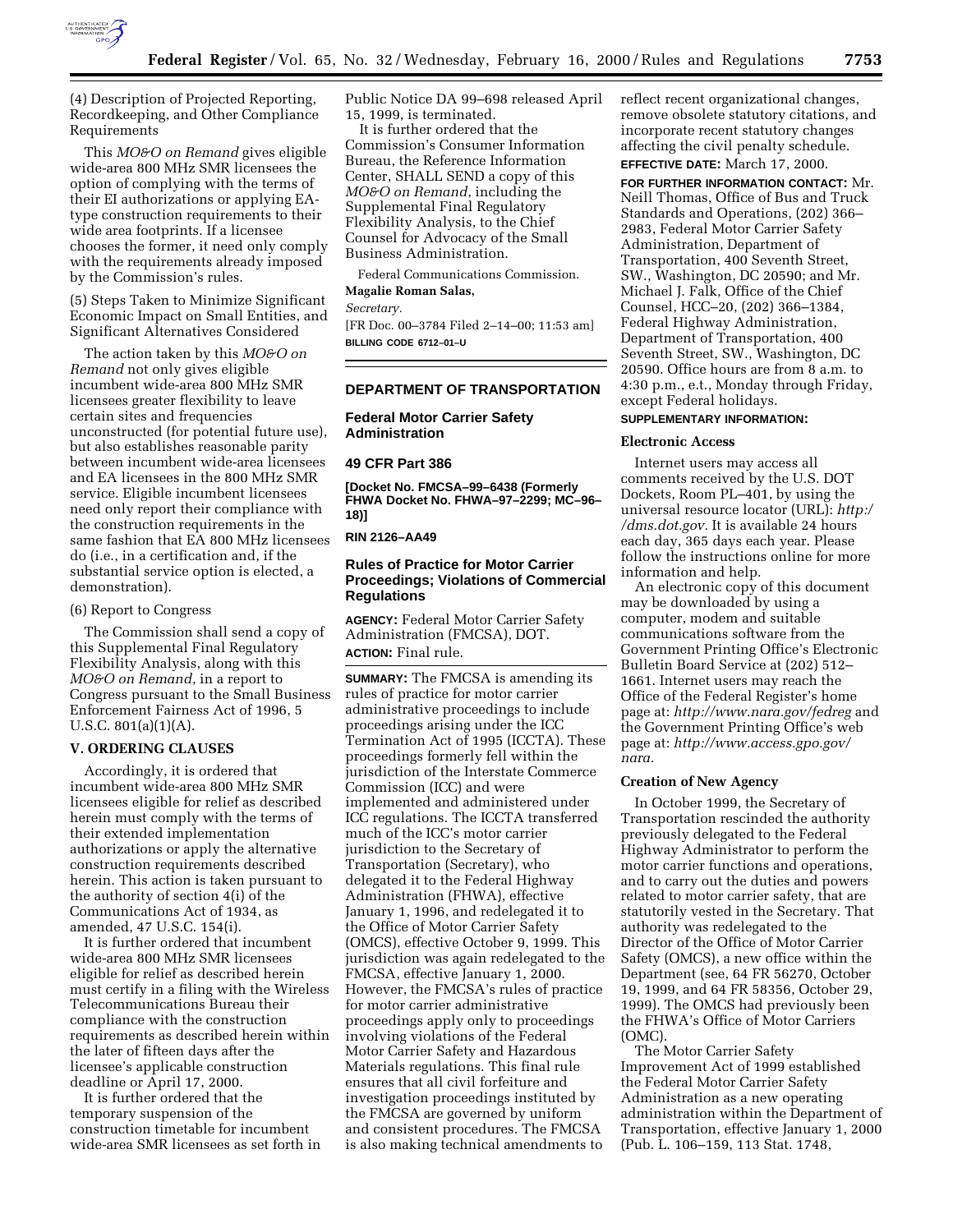December 9, 1999). Under 49 U.S.C. 113(f), the Administrator of the FMCSA is delegated authority to carry out the duties and powers vested in the Secretary by chapters 5, 51, 55, 57, 59, 133 through 149, 311, 315 and 317 of title 49, United States Code, as well as additional duties. Effective January 1, 2000, the Secretary rescinded the authority delegated to the Director of the OMCS and redelegated it to the Administrator of the FMCSA (65 FR 220, January 4, 2000).

The staff previously assigned to the FHWA's OMC, and then to the OMCS, are now assigned to the FMCSA. The motor carrier functions of the FHWA's Resource Centers and Division (i.e., State) Offices have been transferred without change to the FMCSA Resource Centers and FMCSA Division Offices, respectively. For the time being, all phone numbers and addresses are unchanged. Similarly, rulemaking activities begun under the auspices of the FHWA and continued under the OMCS will be completed by the FMCSA.

#### **Background**

On April 29, 1996, the FHWA published a notice of proposed rulemaking (NPRM) proposing to amend its rules of practice for motor carrier administrative proceedings arising under the Federal Motor Carrier Safety and Hazardous Materials regulations (61 FR 18866). This proposal envisioned a comprehensive revision and reorganization of the rules of practice and motor carrier safety rating procedures, replacing 49 CFR parts 385 and 386 with new parts 361 through 364. On October 21, 1996, the FHWA published a supplemental notice of proposed rulemaking (SNPRM) which proposed making the revised rules of practice also applicable to proceedings arising under the ICCTA (Pub. L. 104– 88, 109 Stat. 803) by inserting in the regulatory text references to the ICCTA and regulations implementing that statute (designated the commercial regulations) (61 FR 54601). The SNPRM also proposed to amend the rules of practice by incorporating the civil penalties provided in the ICCTA.

Following publication of the NPRM and the SNPRM, it was decided to incorporate revised rules of practice into the FHWA-initiated zero-base rulemaking proceeding, a comprehensive reorganization and redrafting of the Federal Motor Carrier Safety Regulations (FMCSRs) in a more reader-friendly format. Accordingly, the FMCSA plans to supersede the NPRM with a new proposal to be published in connection with the zero-base

proceeding. As a result, final implementation of revised rules of practice will be delayed for an indefinite period of time.

The FMCSA believes, however, that it is necessary to implement the proposed expansion of the rules of practice to include ICCTA-related administrative proceedings without further delay. As stated in the SNPRM, civil penalty procedures for safety and hazardous materials violations are governed by part 386, while violations of the ICCTA and the commercial regulations are subject to 49 CFR part 1021, the old ICC civil penalty procedures. These two parts have significant differences. For example, part 386 requires recipients of civil forfeiture claim letters to reply within a specified time with prescribed information in order to administratively resolve the claim. Failure to respond may result in the entry of an administratively final agency order enforceable in court. On the other hand, part 1021 does not require responses to claim letters or establish specific procedures for resolving claims. Failure to respond does not result in an agency order. If an FMCSA investigation or compliance review discloses violations of both the safety and commercial regulations, the FMCSA would have to issue two separate claim letters and apply different administrative procedures in resolving the claim. The confusion and inefficiency engendered by these procedural dissimilarities would be eliminated by adopting uniform procedures for all FMCSA civil penalty proceedings.

The FHWA received no public comments in response to the October 1996 SNPRM. Because the proposal to apply the rules of practice to commercial violations is uncontroversial and can be accomplished by making relatively minor changes to the regulatory text of part 386, we are implementing this proposal immediately by amending part 386 rather than waiting for final implementation of revised rules of practice in connection with the zerobase rulemaking proceeding.

#### **Summary of Changes**

References to the ICCTA are added to § 386.1, which delineates the scope of the rules, and to the definition of ''civil forfeiture proceedings'' in § 386.2. A definition of ''commercial regulations'' is added to § 386.2 and that term is inserted in §§ 386.11 and 386.21. Section 386.81 is amended to reflect the fact that many of the penalties provided under the ICCTA are stated in terms of minimum, rather than maximum, amounts. This section is also amended

to incorporate the ICCTA requirement that civil penalties related to the transportation of household goods be based on the degree of harm caused to the shipper and whether the shipper has been adequately compensated before institution of the civil penalty proceeding. The penalty schedule for part 386 (Appendix B) is amended to include the penalties prescribed in the ICCTA, as well as reflect changes to statutory penalties enacted in the MCSIA and the Transportation Equity Act for the 21st Century (TEA–21) (Pub. L. 105–178, 112 Stat. 107 (1998)). Prior to TEA–21, non-recordkeeping violations of the FMCSRs were classified as either Serious Patterns of Safety violations or Substantial Health or Safety violations. The TEA–21 eliminated these classifications, established a uniform maximum civil penalty of \$10,000 for nonrecordkeeping offenses, eliminated the ''reckless disregard'' and ''gross negligence'' liability standard for assessing civil penalties against employees, and raised the maximum penalty for employees to \$2,500. The TEA–21 also reestablished a \$500 penalty for recordkeeping violations and increased the maximum amount assessable for all offenses related to any single violation to \$5,000. The penalty schedule, which had increased the penalty per violation to \$550 in accordance with the Debt Collection Improvement Act of 1996 (Pub. L. 104– 134, 110 Stat. 1321–358), is adjusted accordingly.

Technical amendments have been made to part 386 to reflect organizational changes brought about by the MCSIA. The responsibilities formerly exercised by the FHWA's Associate Administrator for Motor Carriers have been assumed by the FMCSA's Acting Deputy Administrator and Acting Chief Safety Officer, effective January 1, 2000. The responsibilities of the former FHWA's Office of Motor Carrier Safety Field Operations have been assumed by the new FMCSA's Office of Motor Carrier Enforcement. The FHWA restructuring also eliminated the FHWA's regional offices and transferred many of the responsibilities formerly held by the Regional Directors of Motor Carriers to the State Directors of Motor Carriers, who are now part of the FMCSA. Obsolete titles and organizational references have been removed and replaced by their current organizational equivalents.

Part 386 contains numerous statutory citations which have become obsolete as a result of recodification or repeal.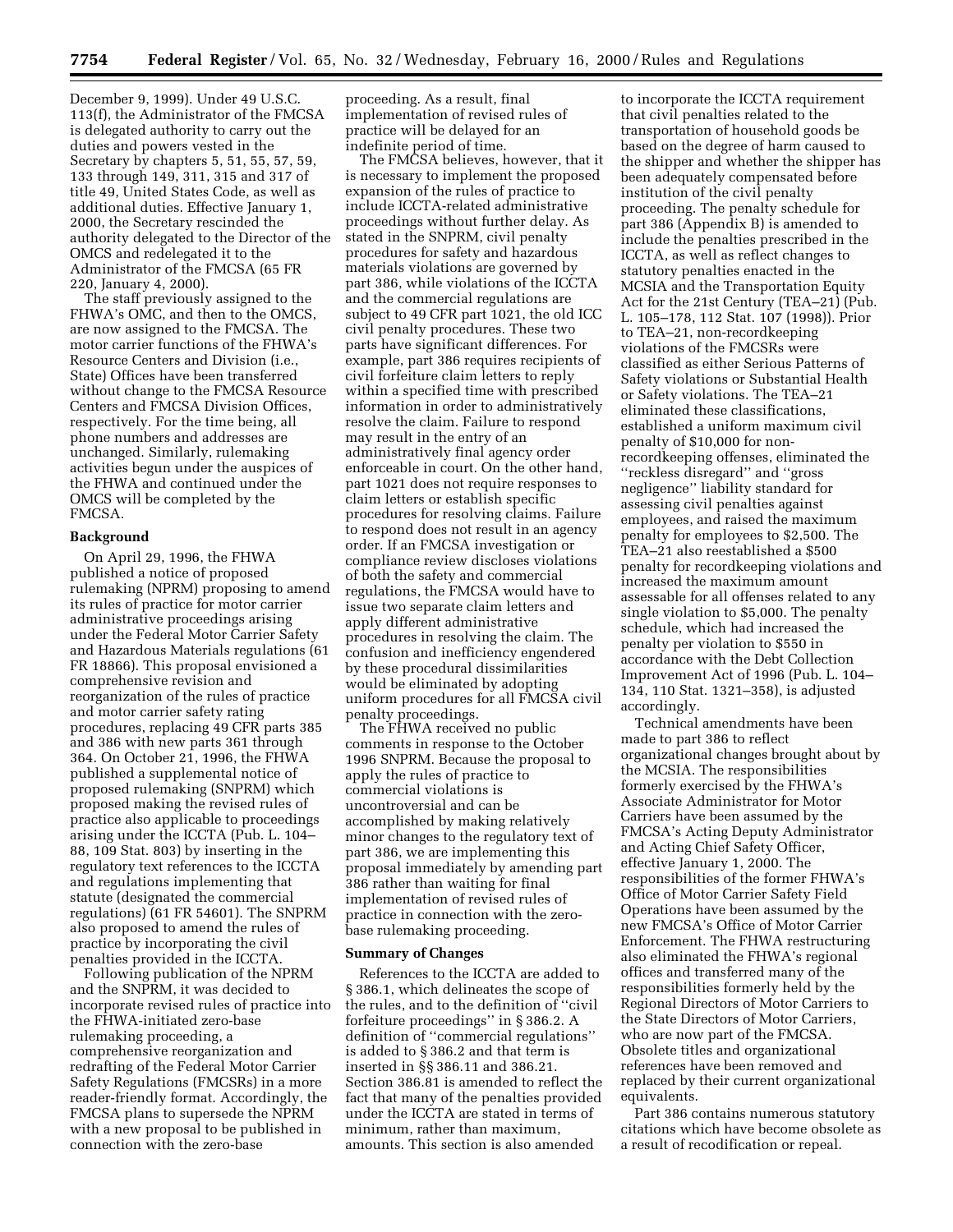These citations are updated to reflect the revised codification.

## **Executive Order 12866 (Regulatory Planning and Review) and DOT Regulatory Policies and Procedures**

The FMCSA has determined that this action is not a significant regulatory action within the meaning of Executive Order 12866 or significant within the meaning of Department of Transportation regulatory policies and procedures. It is anticipated that the economic impact of this rulemaking will be minimal; therefore, a full regulatory evaluation is not required. The rulemaking merely amends provisions of the rules of practice for motor carrier safety and hazardous materials proceedings by making technical changes and expanding their application to proceedings arising under the ICC Termination Act of 1995. Because the DOT acquired new statutory responsibilities under the ICCTA, this action establishes one set of procedures and thereby reduces duplicative regulation. A regulatory evaluation is not required because of the ministerial nature of such action.

#### **Regulatory Flexibility Act**

In compliance with the Regulatory Flexibility Act (5 U.S.C. 601–612), the FMCSA has evaluated the effects of this rule on small entities. No economic impacts are foreseen as the rule imposes no additional substantive burdens that are not already required by the statutes and regulations to which these procedural rules apply. Accordingly, the FMCSA certifies that this action will not have a significant economic impact on a substantial number of small entities.

## **Unfunded Mandates Reform Act of 1995**

This rule does not impose a Federal mandate resulting in the expenditure by State, local and tribal governments, in the aggregate, or by the private sector, of \$100 million or more in any one year. (2 U.S.C. 1531 *et seq.*).

# **Executive Order 12988 (Civil Justice Reform)**

This action meets applicable standards in sections 3(a) and 3(b)(2) of Executive Order 12988, Civil Justice Reform, to minimize litigation, eliminate ambiguity, and reduce burden.

# **Executive Order 13045 (Protection of Children)**

We have analyzed this action under Executive Order 13045, Protection of Children from Environmental Health Risks and Safety Risks. This rule is not an economically significant rule and does not concern an environmental risk to health or safety that may disproportionately affect children.

# **Executive Order 12630 (Taking of Private Property)**

This rule will not effect a taking of private property or otherwise have taking implications under Executive Order 12630, Governmental Actions and Interference with Constitutionally Protected Property Rights.

## **Executive Order 13132 (Federalism)**

This action has been analyzed in accordance with the principles and criteria contained in Executive Order 13132, dated August 4, 1999, and it has been determined this action does not have a substantial direct effect or sufficient federalism implications on States that would limit the policymaking discretion of the States. Nothing in this document directly preempts any State law or regulation.

## **Executive Order 12372 (Intergovernmental Review)**

Catalog of Federal Domestic Assistance Program Number 20.217, Motor Carrier Safety. The regulations implementing Executive Order 12372 regarding intergovernmental consultation on Federal programs and activities do not apply to this program.

#### **Paperwork Reduction Act**

This action does not contain information collection requirements for purposes of the Paperwork Reduction Act of 1995, 44 U.S.C. 3501–3520.

#### **National Environmental Policy Act**

The agency has analyzed this action for the purpose of the National Environmental Policy Act of 1969 (42 U.S.C. 4321 *et seq.*) and has determined that this action would not have any effect on the quality of the environment.

#### **Regulation Identification Number**

A regulation identification number (RIN) is assigned to each regulatory action listed in the Unified Agenda of Federal Regulations. The Regulatory Information Service Center publishes the Unified Agenda in April and October of each year. The RIN number contained in the heading of this document can be used to cross reference this action with the Unified Agenda.

### **List of Subjects in 49 CFR Part 386**

Administrative procedures, Commercial motor vehicle safety, Highway safety, Motor carriers.

Issued on: February 9, 2000.

**Julie Anna Cirillo,**

*Acting Deputy Administrator.*

In consideration of the foregoing and under the authority of section 103 of the ICC Termination Act of 1995, Public Law 104–88, 109 Stat. 803, and 49 CFR 1.73, the FMCSA amends title 49, chapter III, as follows:

## **PART 386—RULES OF PRACTICE FOR MOTOR CARRIER PROCEEDINGS**

1. The authority citation for Part 386 is revised to read as follows:

**Authority:** 49 U.S.C. 113, Chapters 5, 51, 59, 131–141, 145–149, 311, 313, and 315; and 49 CFR 1.45 and 1.73.

2. Revise the part heading to read as shown above.

3. In part 386, revise all references to ''Federal Highway Administration'' to read ''Federal Motor Carrier Safety Administration'' and ''FHWA'' to read ''FMCSA''.

4. In part 386, revise all references to

"Associate Administrator" to read

''Assistant Administrator'' and

''Associate Administrator's'' to read

''Assistant Administrator's''.

5. Revise § 386.1 to read as follows:

### **§ 386.1 Scope of rules in this part.**

The rules in this part govern procedures in proceedings before the Assistant Administrator authorized by the Commercial Motor Vehicle Safety Act of 1986 (49 U.S.C. Chapter 313); the Motor Carrier Safety Act of 1984 (49 U.S.C. Chapter 311, Subchapter III); the recodification of title 49, United States Code, Transportation (49 U.S.C. 104(c)(2), 501 *et seq.*, 3101 *et seq.*); the Hazardous Materials Transportation Act of 1975, as amended (49 U.S.C. Chapter 51); section 18 of the Bus Regulatory Reform Act of 1982 (49 U.S.C. 31138); section 30 of the Motor Carrier Act of 1980 (49 U.S.C. 31139); and the ICC Termination Act of 1995 (49 U.S.C. Chapters 131–149). The purpose of the proceedings is to enable the Assistant Administrator to determine whether motor carriers, property brokers or freight forwarders, their agents, employees, or any other person subject to the jurisdiction of the FMCSA under any of the above-mentioned Acts has failed to comply with any provision or requirement of these statutes and the regulations issued under them and, if such a violation is found, to issue an appropriate order to compel compliance with the statute or regulation, assess a civil penalty, or both.

6. Amend § 386.2 by removing the definition of ''Associate Administrator''; by revising the definitions of ''Administration'', ''civil forfeiture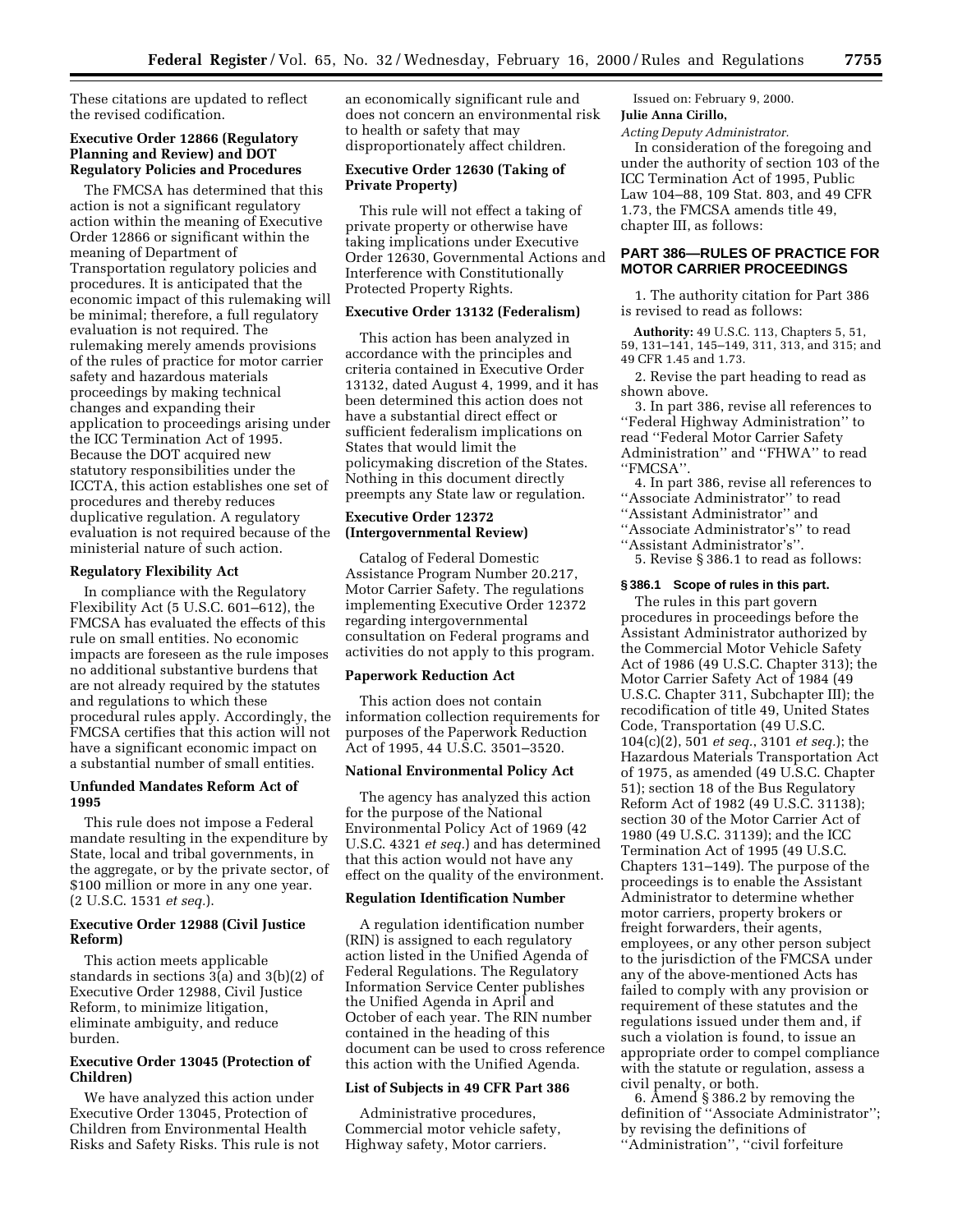proceedings'' and ''motor carrier'' and by adding the definitions of ''Assistant Administrator'' and ''commercial regulations'' to read as follows:

#### **§ 386.2 Definitions.**

\* \* \* \* \* *Administration* means the Federal Motor Carrier Safety Administration. \* \* \* \* \*

*Assistant Administrator* means the Assistant Administrator of the Federal Motor Carrier Safety Administration and Chief Safety Officer, or his/her authorized delegate.

*Civil forfeiture proceedings* means proceedings to collect civil penalties for violations under the Commercial Motor Vehicle Safety Act of 1986 (49 U.S.C. Chapter 313); the Hazardous Materials Transportation Act of 1975, as amended (49 U.S.C. Chapter 51); the Motor Carrier Safety Act of 1984 (49 U.S.C. Chapter 311, Subchapter III); section 18 of the Bus Regulatory Reform Act of 1982 (49 U.S.C. 31138); section 30 of the Motor Carrier Act of 1980 (49 U.S.C. 31139); and the ICC Termination Act of 1995 (49 U.S.C. Chapters 131–149).

\* \* \* \* \*

*Commercial regulations* means statutes and regulations that apply to persons providing or arranging transportation for compensation subject to the Secretary's jurisdiction under 49 U.S.C. Chapter 135. The statutes are codified in Part B of Subtitle IV, Title 49, U.S.C. (49 U.S.C. 13101 through 14913). The regulations include those issued by the Federal Motor Carrier Safety Administration or its predecessors under authority provided in 49 U.S.C. 13301 or a predecessor statute.

\* \* \* \* \*

follows:

*Motor carrier* means a motor carrier, motor private carrier, or motor carrier of migrant workers as defined in 49 U.S.C. 13102 and 31501.

\* \* \* \* \* 7. Amend § 386.11 by removing the words ''Motor Carrier Standards'' and adding ''Truck and Bus Standards and Operations'' in paragraph (a); by revising the first sentence of the introductory text of paragraph (c); and by revising paragraph (c)(1)(ii) to read as

# **§ 386.11 Commencement of proceedings.**

\* \* \* \* \* (c) *Notice of Investigation.* This is a notice to respondent that the FMCSA has discovered violations of the Federal

Motor Carrier Safety Regulations, Hazardous Materials Regulations, or Commercial Regulations under circumstances which may require a

compliance order and/or monetary penalties. \* \* \*

\* \* \* \* \* (c) \* \* \*

(1) The name and address of each motor carrier, broker, or freight forwarder against whom relief is sought; \* \* \* \* \*

8. Revise § 386.21(b)(7) to read as follows:

#### **§ 386.21 Compliance order.**

\* \* \* \* \* (b) \* \* \*

(7) A statement that the order constitutes final agency action, subject to review as provided in 49 U.S.C. 521(b)(8) for violations of regulations issued under the authority of 49 U.S.C. 31502, the Motor Carrier Safety Act of 1984 or sections 12002, 12003, 12004, 12005(b), or 12008(d)(2) of the Commercial Motor Vehicle Safety Act of 1986; or as provided in 5 U.S.C. 701 *et seq.*, for violations of regulations issued under the authority of 49 U.S.C. 5123 (hazardous materials proceedings) or 49 U.S.C. 31138–31139 (financial responsibility proceedings) or violations of the commercial regulations. \* \* \* \* \*

9. Revise § 386.23(a)(5) to read as follows:

# **§ 386.23 Content of consent order.**

 $(a) * * * *$ (5) Provisions that the order has the same force and effect, becomes final, and may be modified, altered, or set aside in the same manner as other orders issued under 49 U.S.C. Chapters 5, 131–149, 311 and 315.

## **§ 386.48 [Amended]**

\* \* \* \* \*

10. Amend § 386.48 by removing the words ''Motor Carrier Standards'' and adding ''Truck and Bus Standards and Operations''.

#### **§ 386.71 [Amended]**

11. Amend § 386.71 by removing the words ''section 3102'' and adding ''section 13502''; by removing the words ''Federal Highway Administrator'' and adding ''Federal Motor Carrier Safety Administrator'; and by removing the figure ''1810'' and adding ''5122''.

#### **§ 386.72 [Amended]**

12. Amend § 386.72 by removing the figure ''1810'' and adding ''5122'' in paragraph (a); by removing the words ''49 U.S.C. 3102'' and adding ''49 U.S.C. 13502'' in paragraph (b)(1); by removing the words ''Motor Carrier Safety Field Operations'' and adding ''Office of Enforcement and Compliance'' in paragraph (b)(1); and by moving the

words ''Regional Director of Motor Carriers'' and adding ''State Director'' in paragraph (b)(1).

13. Revise § 386.81(a) to read as follows:

#### **§ 386.81 General.**

(a) The amounts of civil penalties that can be assessed for regulatory violations subject to the proceedings in this subchapter are established in the statutes granting enforcement powers. The determination of the actual civil penalties assessed in each proceeding is based on those defined limits or minimums and consideration of information available at the time the claim is made concerning the nature, gravity of the violation and, with respect to the violator, the degree of culpability, history of prior offenses, ability to pay, effect on ability to continue to do business, and such other matters as justice and public safety may require. In addition to these factors, a civil penalty assessed under 49 U.S.C. 14901(a) and (d) concerning household goods is also based on the degree of harm caused to a shipper and whether the shipper has been adequately compensated before institution of the civil penalty proceeding. In adjudicating the claims and orders under the administrative procedures herein, additional information may be developed regarding these factors that may affect the final amount of the claim.

\* \* \* \* \*

14. Amend appendix B to part 386 in the introductory paragraph by revising the second sentence; by revising paragraphs (a)(1) through (a)(4), and (b); and by adding paragraph (g) to read as follows:

#### **Appendix B to Part 386—Penalty Schedule; Violations and Maximum Monetary Penalties**

\* \* \* . Pursuant to that authority, the inflation-adjusted civil penalties listed in paragraphs  $(a)(5)$  and  $(b)$  through  $(f)$  below supersede the corresponding civil penalty amounts listed in title 49, United States Code.

\* \* \* \* \*

(a) *Violations of the Federal Motor Carrier Safety Regulations (FMCSRs):*

(1) *Recordkeeping.* A person or entity that fails to prepare or maintain a record required by parts 385 and 390–399 of this subchapter, or prepares or maintains a required record that is incomplete, inaccurate, or false, is subject to a maximum civil penalty of \$500 for each day the violation continues, up to \$5,000.

(2) *Knowing falsification of records.* A person or entity that knowingly falsifies, destroys, mutilates or changes a report or record required by parts 385 and 390–399 of this subchapter, knowingly makes or causes to be made a false or incomplete record about